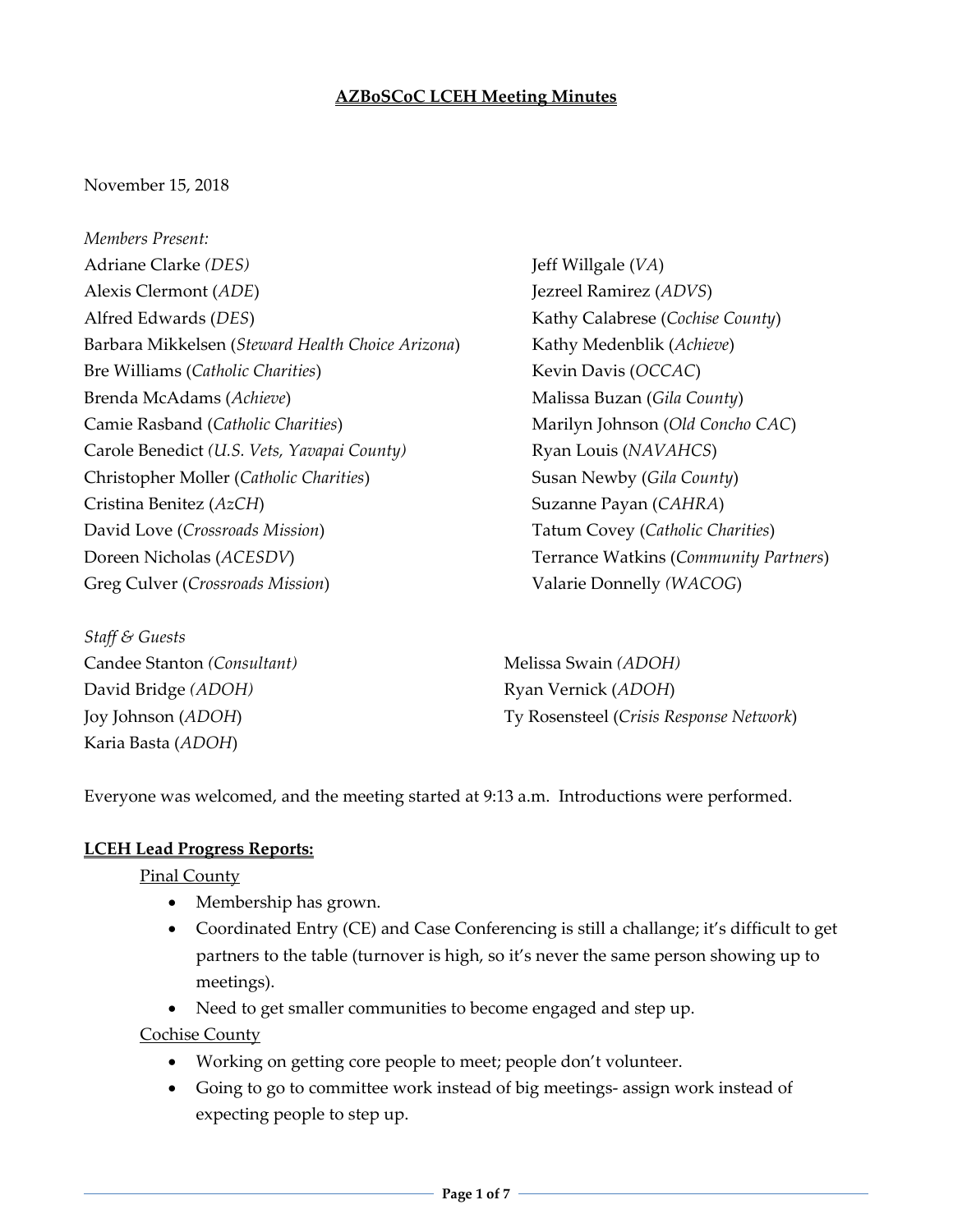- Housing 101 meeting at every CoC meeting because there are so many changes and turnovers, so a bi‐monthly refresher is necessary.
- The By-Name List (BNL) is under control.

## Yuma County

- Same membership struggles.
- Crossroads is committed‐ they will be the CE access point.
- Point-In-Time (PIT) supplies fundraiser was successful.
- The Rock Church in Yuma has an recreation vehicle donated, and it was converted to a mobile shower unit.
- Moving to a bi-monthly committee work.

## Coconino County

- Subcommittees seem to work.
- Term limits/timeframe for serving helps, and then they have to train their replacement.
- Most work has been around the BNL and Case Conferencing.

## Yavapai County

- Attendance is good.
- Lodge-model housing is being planned and built (community kitchen and meeting rooms, with individual bedrooms)‐ three are planned for this year with one in escrow.
- CoC could give help on what smaller groups can do, with clear deliverables and goal setting.
- Mobilize AZ (www.mobileaz.com) may have funding for substance use/abuse or Medication‐Assisted Treatment (MAT) projects.

### La Paz

- Good representation from the Regional Behavioral Health Authority (RHBA) and the Veterans Administration (VA).
- People do not step up; the leader ends up taking on most of the duties.

Navajo/Apache

- Will be meeting with the Catholic Charities in Flagstaff, to attend meetings to see how it is done (people don't want to travel).
- Might have to separate Navajo and Apache Counties due to travel and lack of locations for larger groups to meet.

### Mohave

- Case Conferencing with a phone call is going well.
- A housing locator position was recently hired and will work with the Case Conferencing group.
- There is a new, unnamed  $501(c)(3)$  entity that will be opening a Domestic Violence (DV) shelter in Lake Havasu (21% of homelessness is a DV issue).

# Gila County

- Newly established and still trying to get up and running.
- Trying to get elected officials interested in the issue.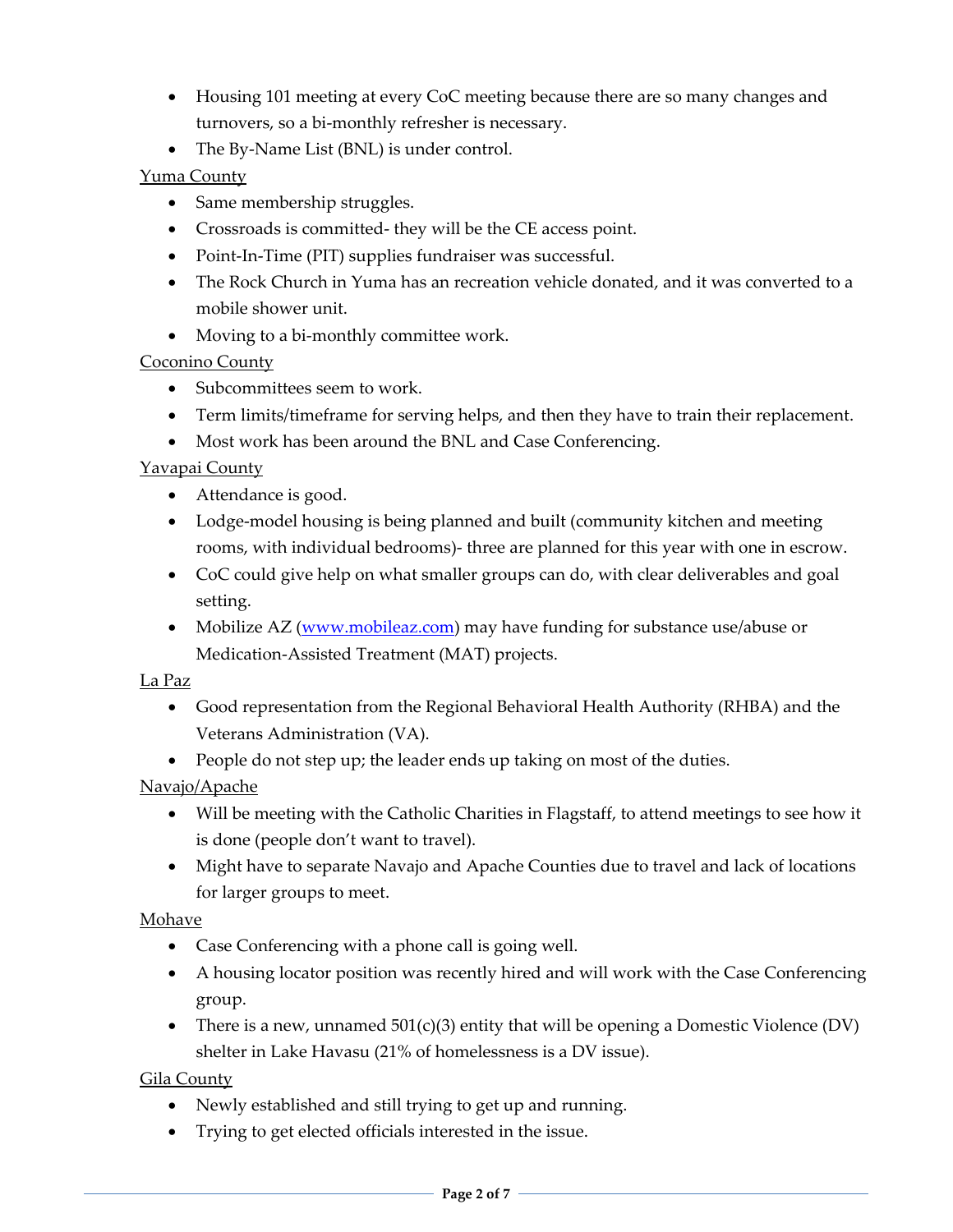### **Strategic Partner Updates:**

Arizona Department of Education (ADE)

- Works with approximately 350 liaisons in the state school districts.
- One of the main goals is to have at least one ADE liaison on each of the regional steering committees.
- Go to the website to see a list of every single school and contact for coordination purposes (www.azed.gov/homeless/liaisons/), for help navigating the school side of things.

### Arizona Department of Economic Security (DES)

- Looking at new Homeless Management Information System (HMIS) reporting and hope to roll it out soon.
- Through the Arizona Management System (AMS) program directive from the Governor's office, working with the Arizona Department of Housing (ADOH) to strategize areas of collaboration and alignment so the two similar programs aren't conducting business in radically different ways.
- All ESG (Emergency Solutions Grant) recipients should be participating in the local groups.

Northern RHBA

- On October  $1<sup>st</sup>$ , the Complete Care programs were implemented, which put a split between the RHBA providing SMI (Seriously Mentally Ill) services, and the Access Complete Care (ACC) plans providing coordination and supportive services for the General Mental Health Substance Abuse (GMHSA) population.
- Coordinating with Maricopa County is difficult.
- Every year within the Housing Spending Plan process, there is a certain amount of funding for acquisition and rehabilitation projects; AHCCCS asked to delay allocating the money to a certain project so that the money can be pooled to supplement larger projects to build more housing stock; still looking for projects.

Southern RHBA

- Many more health plans have been added, which makes everything more difficult.
- Working with ADOH to develop a Arizona Complete Health CE system through HMIS to develop a separate assessment just for SMI issues that no one else will have access to.
- Partnering with the public housing authority in Yuma to provide some money to build a housing project and in return will get some housing vouchers; would like to expand this project into Pinal and Cochise Counties to increase housing stock designated for SMI individuals.
- Assisting members with employment services or having disability income restored so program funding can be extended to additional people.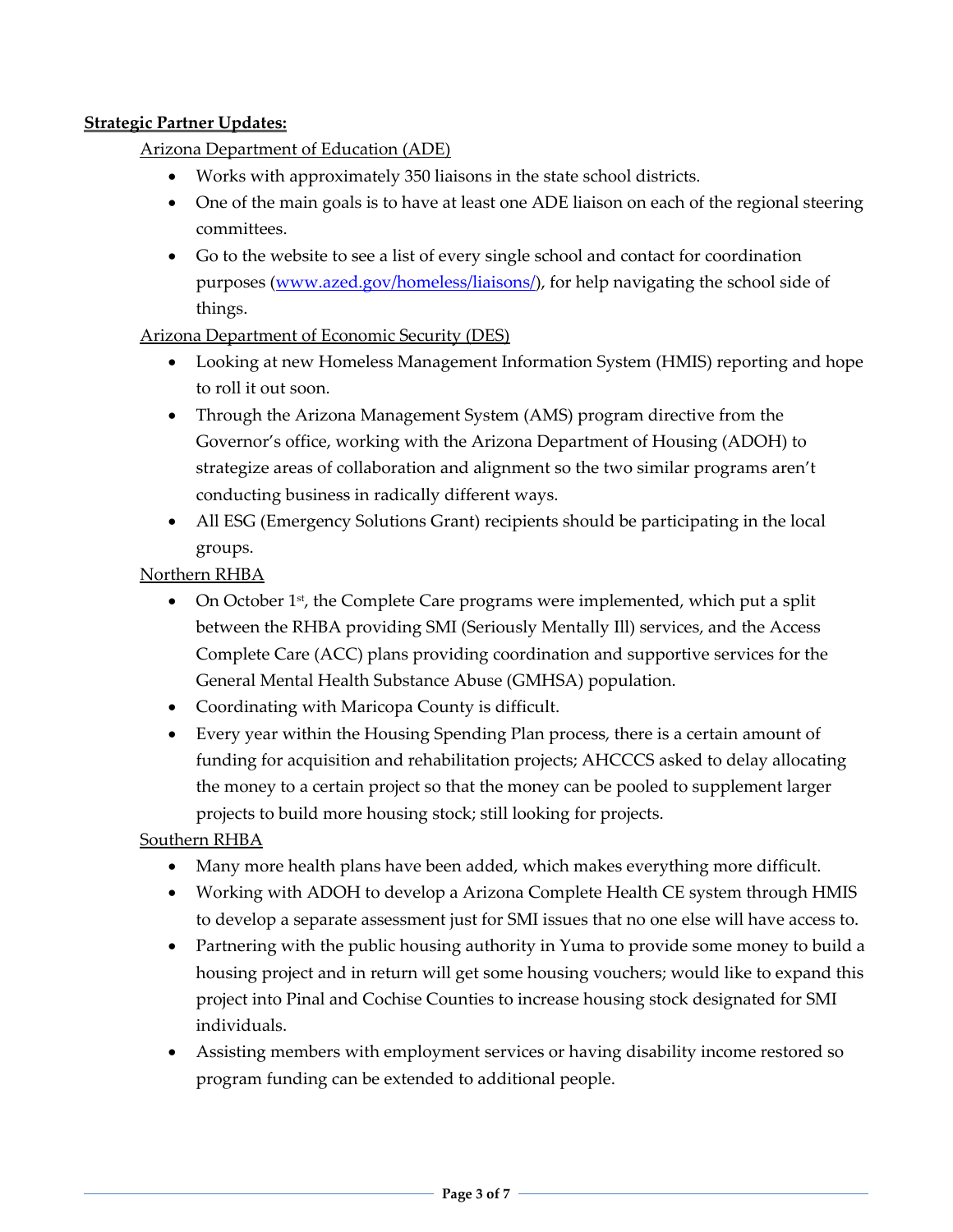# *Action Item: David will reach out to the Association of Arizona Food Banks and invite them to meetings.*

### Veterans‐ Northern VA

- Getting CE going.
- Domiciliary information will now be entered into HMIS.
- U.S. Department of Housing and Urban Development‐Veterans Administration Supportive Housing (HUD‐VASH) vouchers are still available nationally, but they have to be requested by the local CoCs.
- There is a local developer talking with the Mohave County housing authority about building an apartment building where project-based vouchers could be used.
- There is still in the works a lease program to use underutilized federal buildings for housing.
- Medically fragile beds and transition-in-place programs are still working.

### Veterans‐ Phoenix VA

- Community Resource and Referral Centers (CRRC) are a good resource to send homeless veterans to in the Phoenix area.
- The Be Connected resource line (1‐866‐4AZ‐VETS or 1‐800‐273‐8255, option 1) is also a resource.

### Veterans‐ AZ Department of Veterans Services

- Arizona Veteran State Homes (in Flagstaff and Yuma) will be constructed and will be a 80‐bed facilities/nursing homes and are hopefully be completed by the end of 2019 or early 2020.
- Military Family Relief Fund (https://dvs.az.gov/military-family-relief-fund-2018) will help with specific needs, like utility assistance, and assistance for catching up on bills, eviction relocation funding.
- Arizona Veteran Toolkit (https://dvs.az.gov/advs-veteran-toolkit-program) will help purchase tools or vehicle repairs to be able to get TO work, up to \$750, for those with a job offer in‐hand.
- National Veterans summit (https://www.heropreneur.com/) taking place November  $14<sup>th</sup>$ ,  $15<sup>th</sup>$ , and  $16<sup>th</sup>$  to help veterans start of expand a business, plus there is a job fair.
- Small grants up to \$4,999 that can be applied for, for any veterans program, and large grants up to \$75,000 are open between November 1st through December 31st.

# Arizona Housing Coalition

- Undergoing staff changes, and in the process of purchasing a building.
- Finished up the Stand Down in Yuma, where 3,218 Veterans were recorded as attending.
- Will continue to do Vulnerability Index ‐ Service Prioritization Decision Assistance Tool (VI‐SPDAT) trainings throughout the state.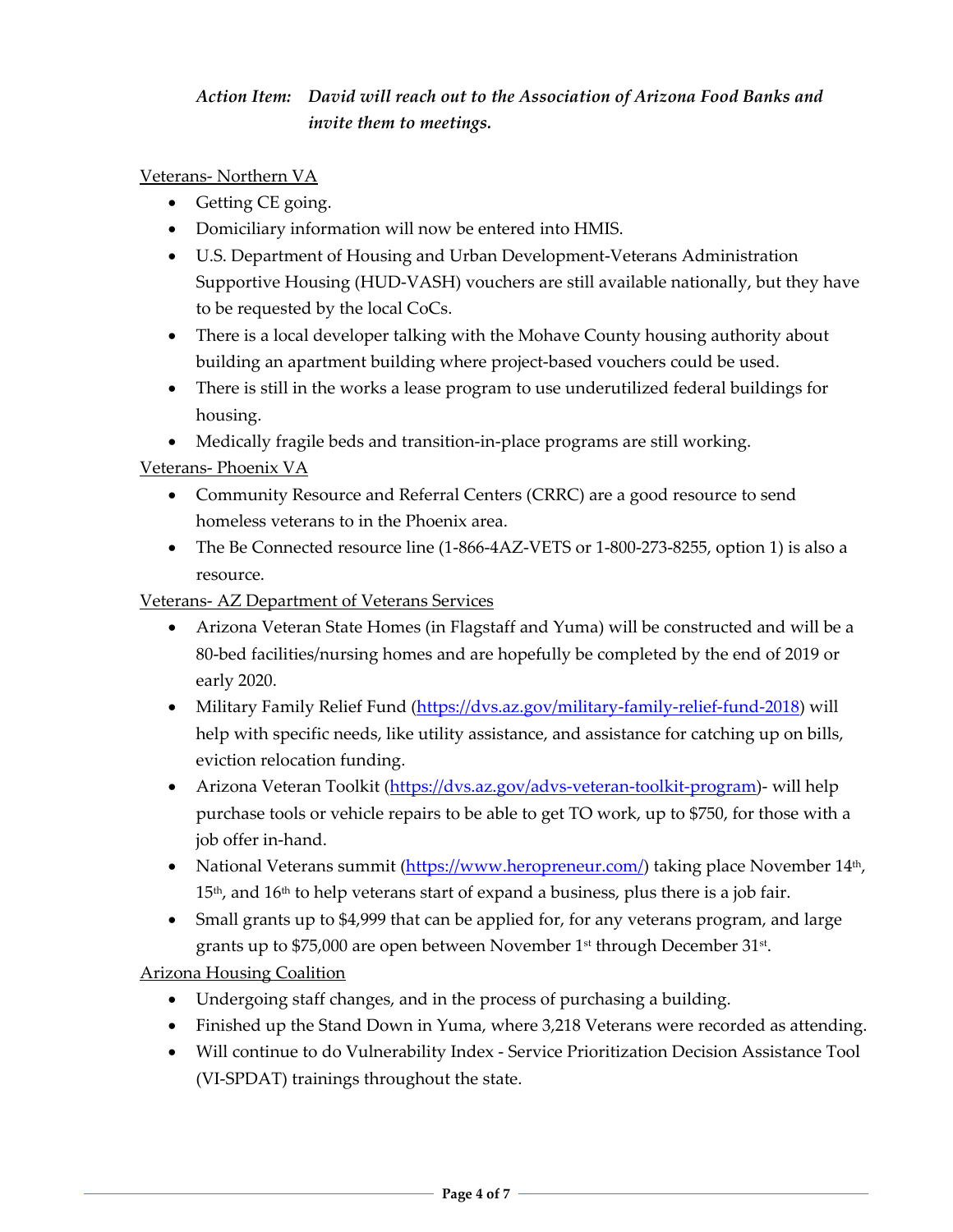Arizona Coalition to End Sexual and Domestic Violence

- This past year had a partnership with Arizona State University (ASU) to have a master's‐level social work intern conduct a project to fill 25 housing vouchers released by the City of Phoenix specifically for DV recipients, with follow‐up work to be conducted.
- ASU is providing a semester-long class on DV, and most of the interns will be placed in programs around the state.
- There is another ASU research project on DV-related fatalities around the state to identify gaps in service or response (i.e. was there an order of protection, had they ever called the police, etc.); if anyone knows of DV‐related deaths in your community, including deaths of persons responding to help, let them know so they can make sure to include the data in the project. Over 100 DV‐related deaths are recorded in Arizona each year.
- ACESDV is a statewide organization, and they travel all over the state to provide training and technical assistance; there is also a helpline, so please give out this information if anyone comes across someone experiencing sexual or domestic violence (602‐279‐2900 or 1‐800‐782‐6400).

Arizona Department of Housing

- Workforce Innovation and Opportunity Act (WIOA) is run by DES, where employment is a key strategy being pushed by Housing & Urban Development (HUD), so ADOH will be reaching out to learn more about the program and coordinating with them for case management services and to ensure they are working with the local CoCs.
- ADOH has initiated an Eviction Prevention pilot program to start at the beginning of the year, and will fund the justice courts with the highest eviction/writs of restitution rates, to provide funding to keep people in their homes and/or to provide legal services (two courts in Maricopa County, certain zip codes in Pima County, and other courts in Pinal, Mohave, Yuma, and Yavapai Counties).
- The Recidivism Prevention housing pilot is three-pronged;
	- o Eventually all of the halfway houses who serve the formerly incarcerated will in a searchable database on socialserve.com instead of as a large printed and out‐of‐ date set of pages that is nearly impossible to wade through. Correction officers can access this information on behalf of inmates who are being released.
	- o Starting in December, in coordination with the Southwest Fair Housing Council, to offer what is being called the Second Chance Rental Training Program, where inmates who are being released can learn how to read a lease, how their credit affects their ability to rent, what does their score mean, how do they talk about their history when looking to lease, etc.
	- $\circ$  A Notice of Funding Availability (NOFA) was just issued on November 2<sup>nd</sup> with a public hearing on November  $8<sup>th</sup>$ , and two non-profit organizations are interested in applying for funding to facilitate a project where rental assistance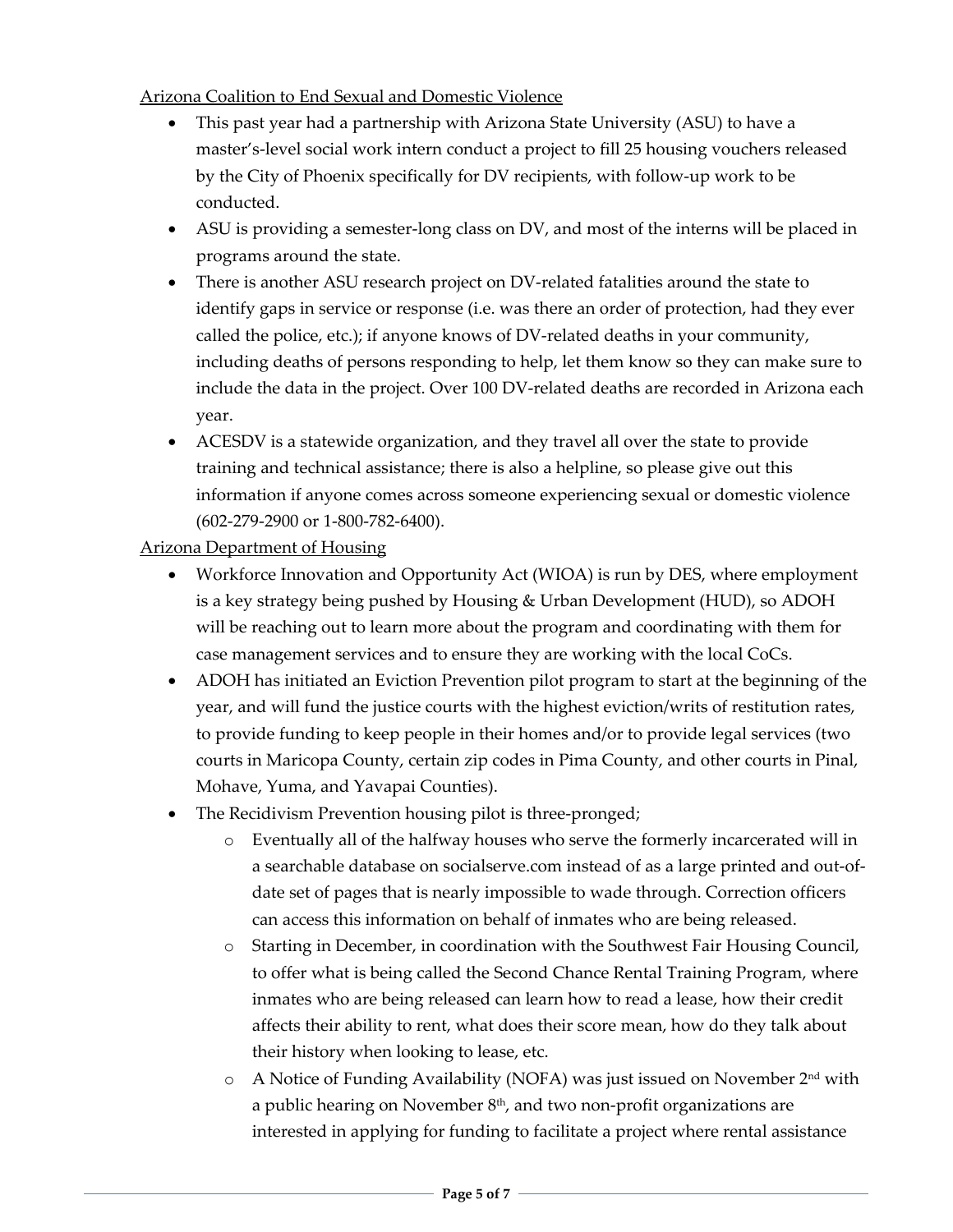and/or Rapid Rehousing (RRH) is offered to a randomly selected set of released inmates, to see if the housing-help component will help prevent recidivism. ASU will be doing the evaluation of the effectiveness of the program.

## **HMIS Update:**

The Annual Homelessness Assessment Report (AHAR)‐ the format this year is different and will be taken directly from HMIS, so data entry needs to be accurate; there will not be a chance to clean up the data before the report is submitted, since it's a more instantaneous process.

How training is being conducted is going through an overhaul as well. Smaller components will be offered more frequently, such as refresher training, permanent housing training, etc.

Bringing on new partners into HMIS is more of a recent focus, such as the Northern and Southern VA and RHBA partners.

### **Point in Time Count:**

The PIT count survey night is scheduled for January 22, 2019, although events can go on all that week. If you haven't already let David know who the county/continuum lead is, please inform David as soon as you can. Posters for advertising to raise awareness and volunteers can be downloaded or viewed at www.hudexchange.info/resource/5770/2019‐pit‐count‐poster/.

The PIT count survey form used last year was reviewed and suggestions/comments were discussed.

### **Coordinated Entry:**

There is a CE Workgroup, where each continuum has been asked to send two people who are heavily involved in CE to the Workgroup meetings. The RHBAs and Veterans groups are also encouraged to participate. The next meeting will be in early January 2019. The three big policies the Workgroup has passed and is waiting for concurrence by the Governance Advisory Board (GAB) is:

- Accepting people's self-identified gender;
- All the CE sites are required to be compliant with the DV laws on confidentiality;
- Wherever possible, families will be kept together

The CE policies and procedures is also being worked on by the Workgroup. There are uniform systemwide requirements that everyone must follow (i.e. non-discrimination, confidentiality, etc.) but there are also local continuum‐specific issues that can be mandated at the local level without broader oversight by the Workgroup.

### **LCEH Functioning and Effectiveness:**

There is a coalition functioning instrument available to help you see if you are being effective in an easy to follow format.